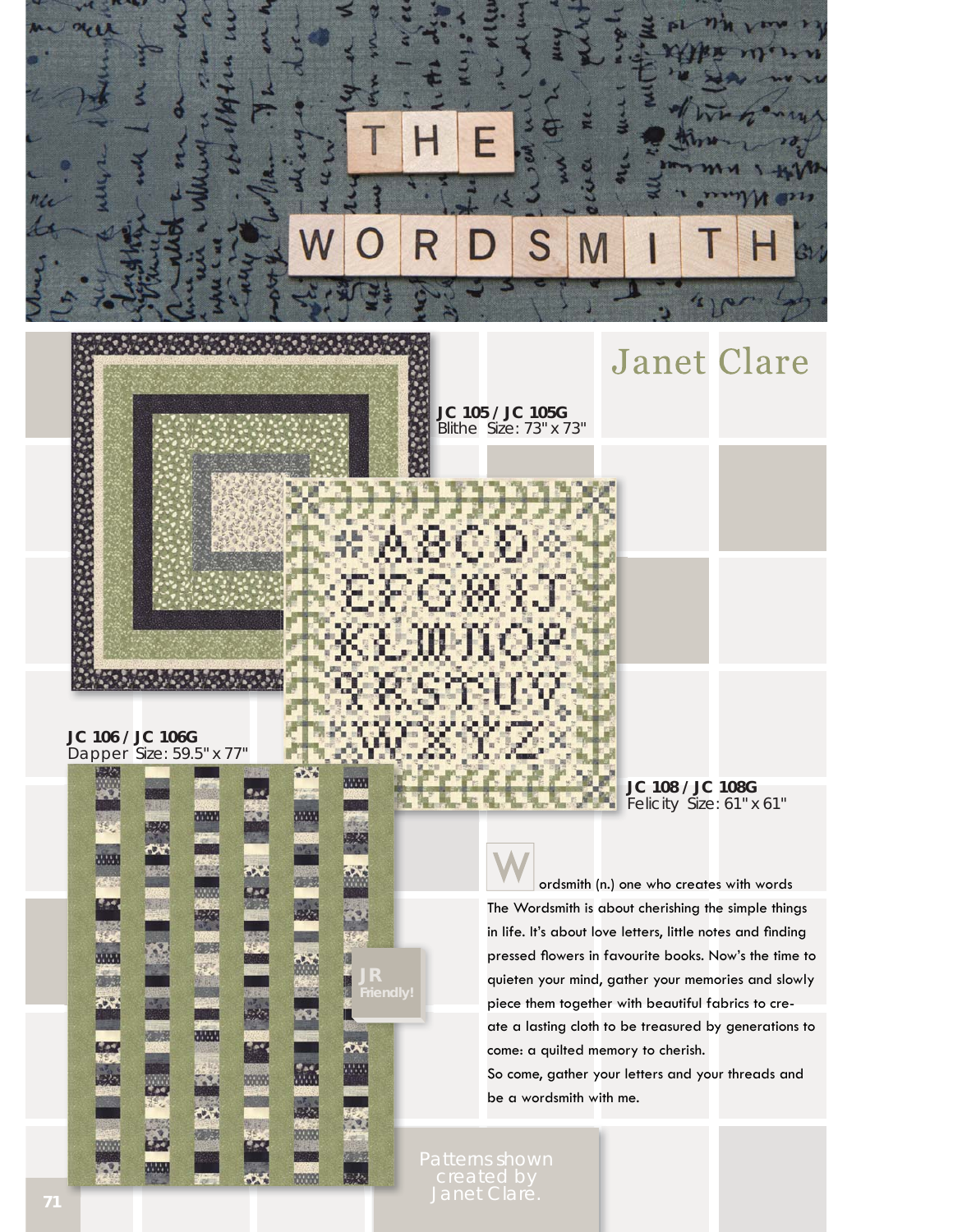# **modafabrics.com**

 $\mathop{{m}{\sigma}}$ dc

#### February Delivery





1392 15



1394 19



1393 15 \*



1357 37



1390 19

1391 15 \*







1395 15



**JC 107 / JC 107G**  Jaunty Size: 71" x 71"

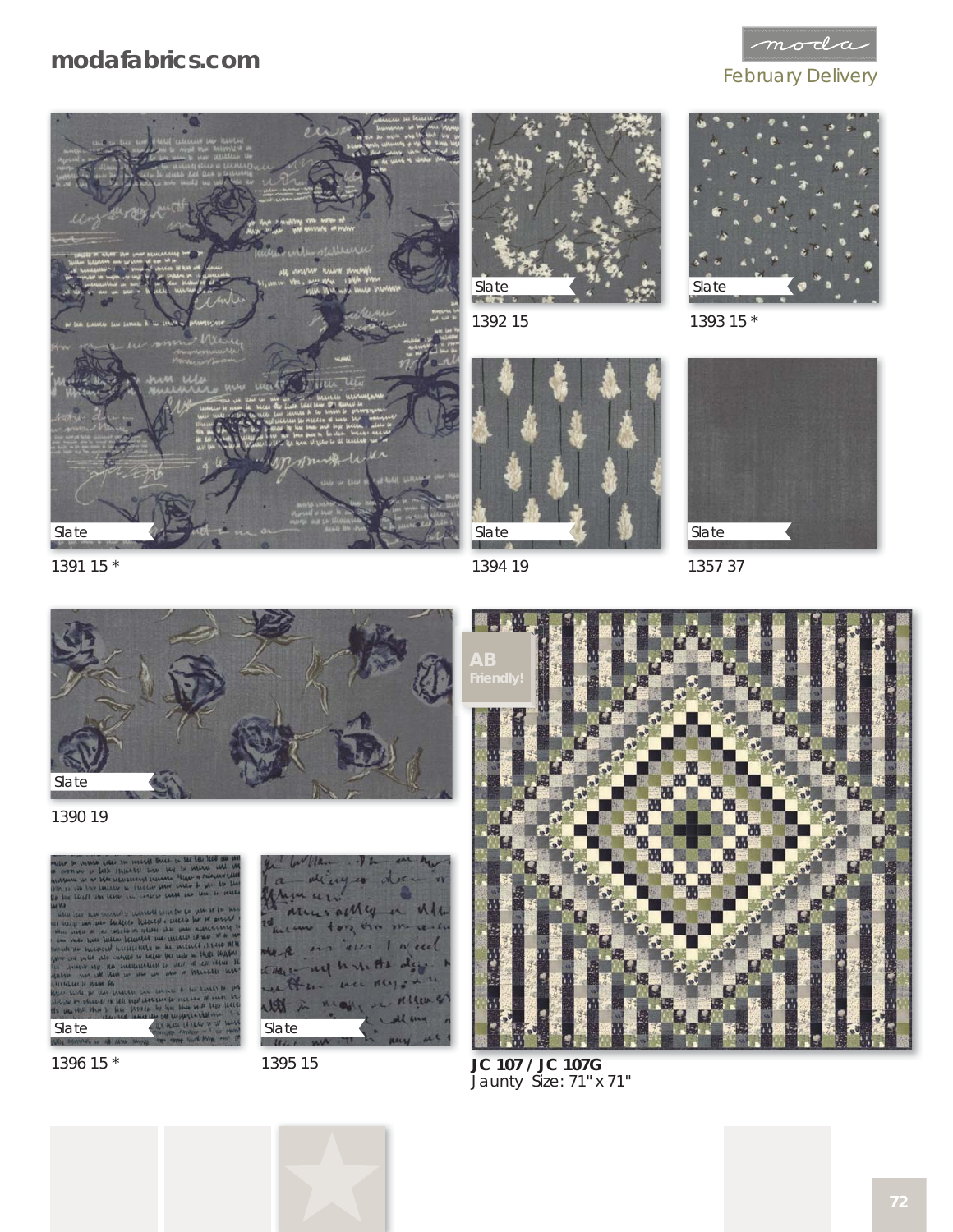### **modafabrics.com**





1390 11

for him blood our lease you serve beatt no tow to sente

un helen hunch. men concerns the term are the means of proceeding the control of the control of the control of the control of the control of the control of the control of the control of the control of the control of the control of the control

The control of the second the control of the term of the control of the control of the control of the control of the control of the control of the control of the control of the control of the control of the control of the Paper we property in the paper by the set of the set of the set of the set of the set of the set of the set of the set of the set of the set of the set of the set of the set of the set of the set of the set of the set of t

1396 11 \*



1390 12 \*



1391 11 \*



1395 11 \*



1393 11 \*



1357 33





Leaf

1393 14 \*



1394 18



1390 17 \*



1357 36

Janet Clare brought her first group, Hearty Good Wishes, to Moda in 2013.